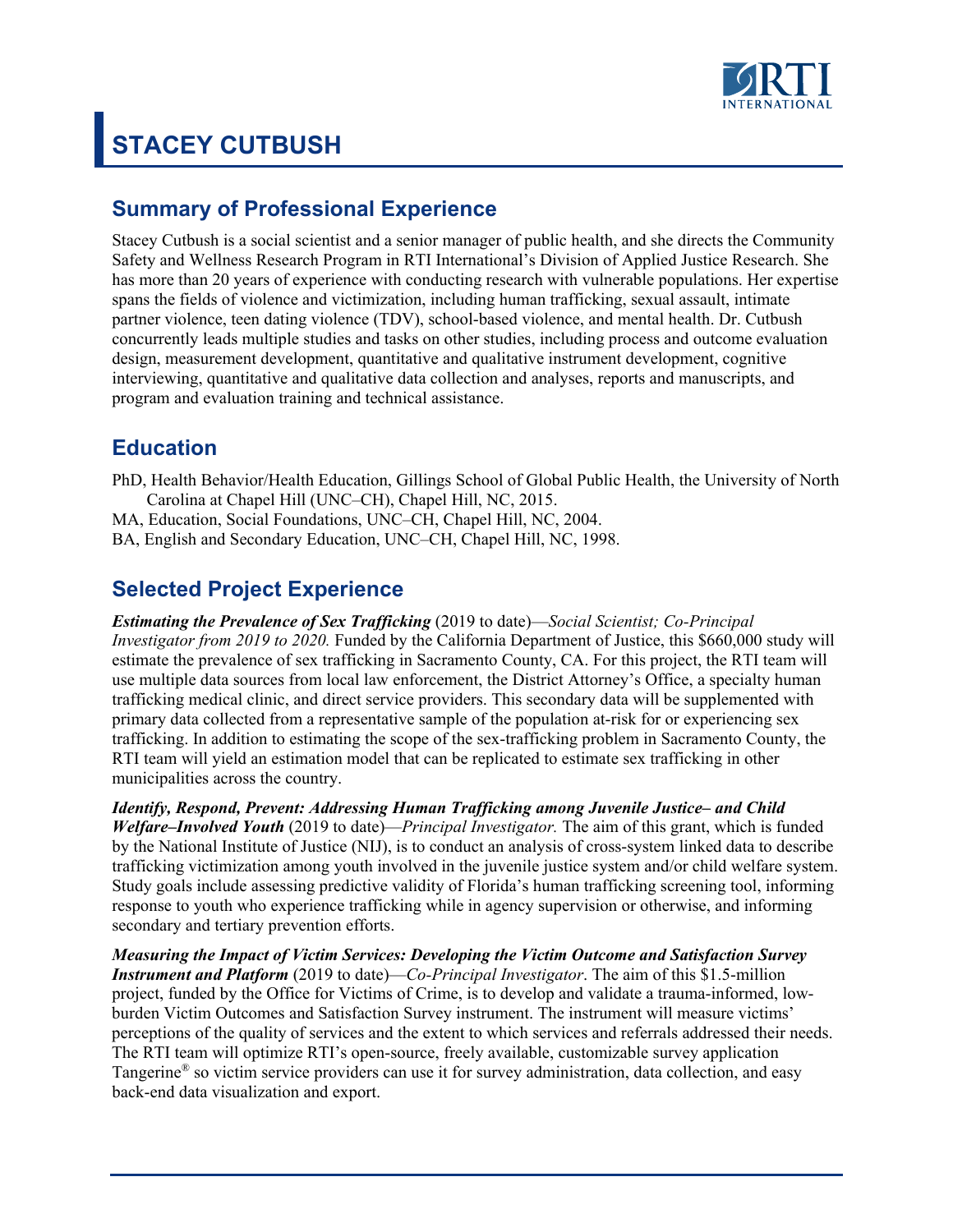*Improving Outcomes for Child and Youth Victims of Human Trafficking: Children and Youth Technical Assistance Program* (2018 to date)—*Project Director; Grantee Liaison.* The objective of this \$1.1 million project, funded by the Office for Victims of Crime, is to provide training and technical assistance to Office for Victims of Crime–funded grantees serving minor victims of human trafficking. Coordinates statewide agencies and organizations, as well as direct service providers, to facilitate identification and service provision for (primarily non-system involved) minors who are trafficked or at risk of being trafficked and increase training for professionals who interact with said minors.

*Assessment of National and State Tip Line Technology as a Strategy for Identifying Threats to School Safety* (2018 to 2022)—*Oregon State Case Study Task Lead.* The aim of this \$1.8 million project, funded by NIJ, was to describe the implementation and effectiveness of tip line technology as a potential solution for threats to school safety. Led all aspects of the 500,000 case study in Oregon that included quantitative and qualitative implementation assessments and a cost-effectiveness study.

*Measuring Outcomes in Services to Domestic Victims of Human Trafficking: Instrument Development and Testing* (2017 to 2021)—*Principal Investigator; Measurement Development Task Leader; and Cognitive Interviewing Task Leader*. This NIJ–funded grant study involved creating an instrument to describe human trafficking client status in several domains relevant to key human trafficking program outcomes. This grant study also involved assessing the instrument's validity, reliability, and ability to detect change over time, as well as determining measurement invariance. Led all aspects of this study, including instrument development, cognitive interviewing, and reliability testing.

*Evaluation of the Men of Strength (MOST) Clubs* (2017 to 2020)—*Research Scientist*. This project, funded by the Centers for Disease Control and Prevention (CDC), includes an evaluation of Men Can Stop Rape's MOST Clubs. MOST is an after-school program consisting of 19 sessions and implemented in school-based settings. The after-school program is designed to prevent teen and sexual dating violence among young men. Developed quantitative instruments, recruited school districts, and coordinated training, implementation, and data collection.

*Evaluation of the Supporting Male Survivors of Violence Demonstration Initiative* (2015 to 2019)— *Measurement Development Task Leader.* This NIJ–funded project included a cross-site evaluation of grantee programs serving boys and young men of color who are underserved and experiencing high rates of trauma and violent victimization. Ensured that the goals and objectives of the cross-site demonstration evaluation were effectively translated into products that were valuable to NIJ, the Office for Victims of Crime, the demonstration sites, and the research and practitioner communities. Led the Male Survivor instrument development and survey administration; served as a grantee liaison for multiple grantees.

*Evaluation of the Now Is the Time Initiative* (2015 to 2018)—*Project Advancing Wellness and Resiliency in Education (AWARE) Task Lead for Teacher Mental Health Literacy Survey; Grantee Liaison*. In response to the White House's Now Is the Time initiative, the Substance Abuse and Mental Health Services Administration provided funding to evaluate programs designed to enhance safety in schools. Was responsible for designing and implementing a multisite evaluation of the Project AWARE (Advancing Wellness and Resiliency in Education) component of that initiative, which was designed to increase awareness of mental health issues in schools, provide services to support responses to those issues, and improve learning conditions for all schools. The evaluation measured change at the state, community, and school levels. Oversaw the Teacher Mental Health Literacy Survey, including instrument development, administration procedures, teacher recruitment, and data analysis. Provided evaluation training and technical assistance. Generated and led webinars about various evaluation topics. Served as the grantee liaison for multiple grantees.

*Support Services for the Dating Matters: Strategies to Promote Healthy Teen Relationships Initiative* (2011 to 2017)—*Training and Technical Assistance Provider*. The RTI team provided training and technical assistance to support planning and implementation of Dating Matters: Strategies to Promote Healthy Teen Relationships, a CDC initiative to prevent TDV. The purpose of this support contract was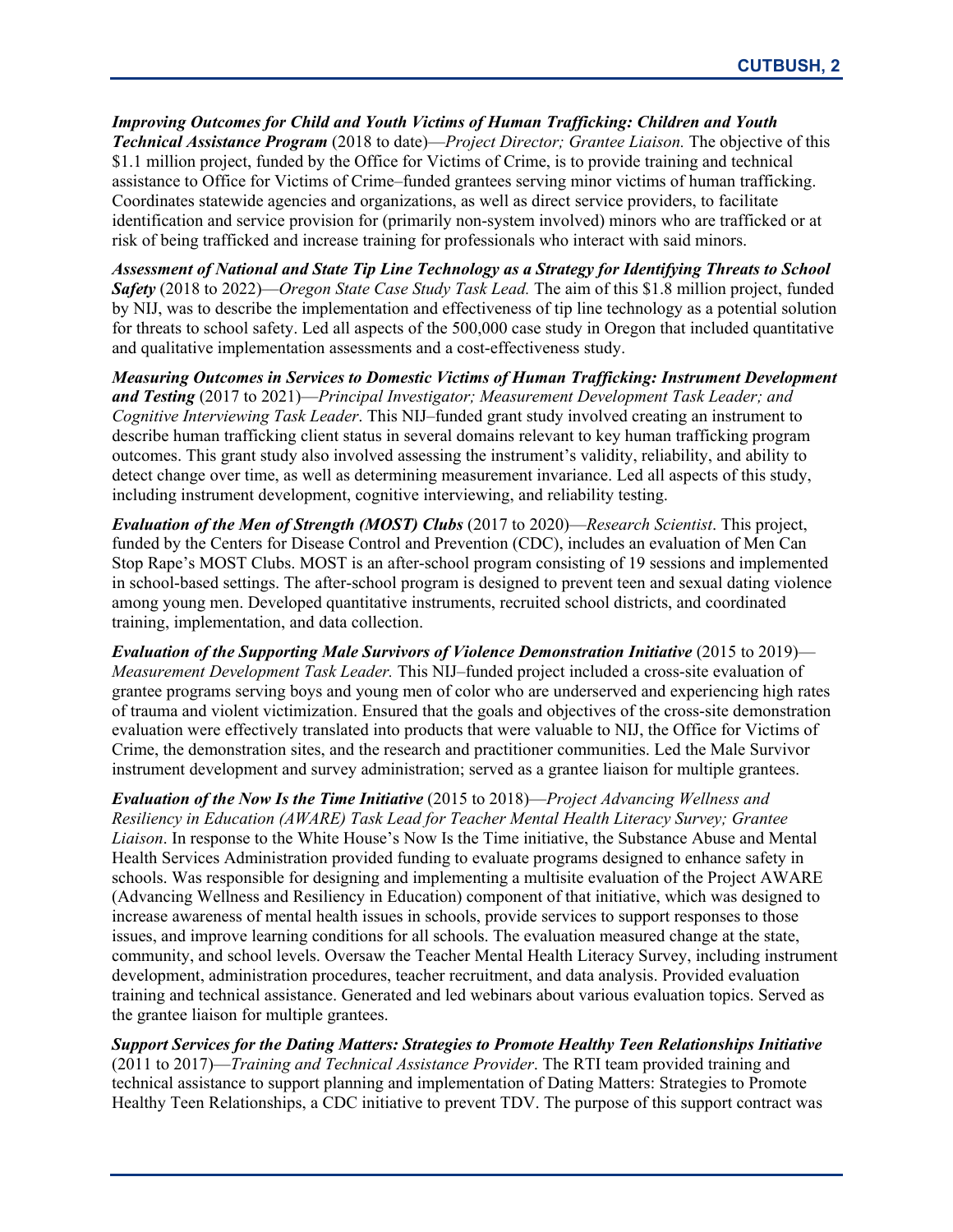to assist initiative grantees in conducting environmental scans of prevention programs and data resources, using tools for data collection and management, adapting intervention efforts, training curriculum implementers, and monitoring intervention implementation. Provided technical assistance to two Dating Matters grantees for all initiative components, including the planning and implementation of multiple school- and family-based, evidence-informed TDV prevention curricula; and organized and oversaw training sessions, organizational capacity assessment and development, indicator scans, program scans, and policy development. Wrote manuscripts.

*Campus Climate and Sexual Assault Survey* (2014 to 2015)—*Research Scientist*. This purpose of this study, funded by the Department of Justice, Bureau of Justice Statistics (BJS), with support from the White House and the Office of Violence Against Women, was to develop a survey instrument and methodology for collecting valid and reliable data about campus climate and sexual assault. Key project tasks included developing an instrument, conducting cognitive testing of and piloting the instrument, revising the instrument, then rolling it out to 20,000 undergraduate students from 10–15 universities. This study was part of a larger project involving a partnership between BJS and the National Victimization Statistical Support Program. The larger project was aimed at informing redesign efforts and improving the National Crime Victimization Survey by making it more productive, informative, and relevant. Contributed to Institutional Review Board (IRB) package. Recruited colleges and universities for study participation. Conducted cognitive interviewing with sexual assault victims and nonvictims, tested the instrument, informed instrument revisions, and prepared data reports for participating colleges and universities.

*School-Based Gender Violence* (2014 to 2015)—*Research Scientist*. There were two aims of this study. The first aim was to conduct an exhaustive literature review encompassing every international study published on school-based gender violence, including sexual harassment and violence, physical violence and corporal punishment, and bullying. The second aim was to identify, summarize, and forward appropriate methodologies and instruments designed to capture school-based gender violence and its effects on educational and other health outcomes. Conducted literature reviews and abstractions; assessed study designs, methodologies, instrumentation, and results; and made informed recommendations for the most robust methodological designs, procedures, and instruments.

*Framework for Juvenile Justice Reentry Education Using Career and Technical Education* (2014 to 2015)—*Research Scientist*. This study was funded by the U.S. Department of Education, Office of Career, Technical, and Adult Education. There were two aims of this study. The first aim was to provide guidance to providers working with the juvenile justice population by developing a narrative summarizing the knowledge base on the major components of effective re-entry services and aftercare programs, particularly those providing career and technical education. The second aim was to support justiceinvolved youth with their education and career paths. Conducted literature reviews and extraction; assessed study designs, methodologies, instrumentation, and results; informed the development of program models; and wrote briefs and reports.

*Adaptation and Implementation Issues for Evidence-Based Programs in TDV Prevention* (2011 to 2015)—*Research Scientist*. The purpose of this study, funded by the Robert Wood Johnson Foundation, was to assess factors influencing implementation fidelity and intervention adaptation in the Start Strong: Building Healthy Teen Relationships initiative. The project included online surveys and online focus groups of local coordinators and others implementing an evidence-based TDV prevention curriculum, as well as qualitative interviews. The goal of this effort was to learn about the processes by which experienced practitioners assessed the degree to which the curriculum was appropriate to their community, organization, implementation site, and student population and made adjustments as needed. Conducted literature reviews, formulated study aims, designed the research plan, and developed the quantitative instrument, the qualitative focus group guide, and qualitative interview guides. Conducted the online survey, online focus groups, and qualitative interviews. Generated code books, led quantitative analyses, coded and analyzed qualitative data, and wrote manuscripts.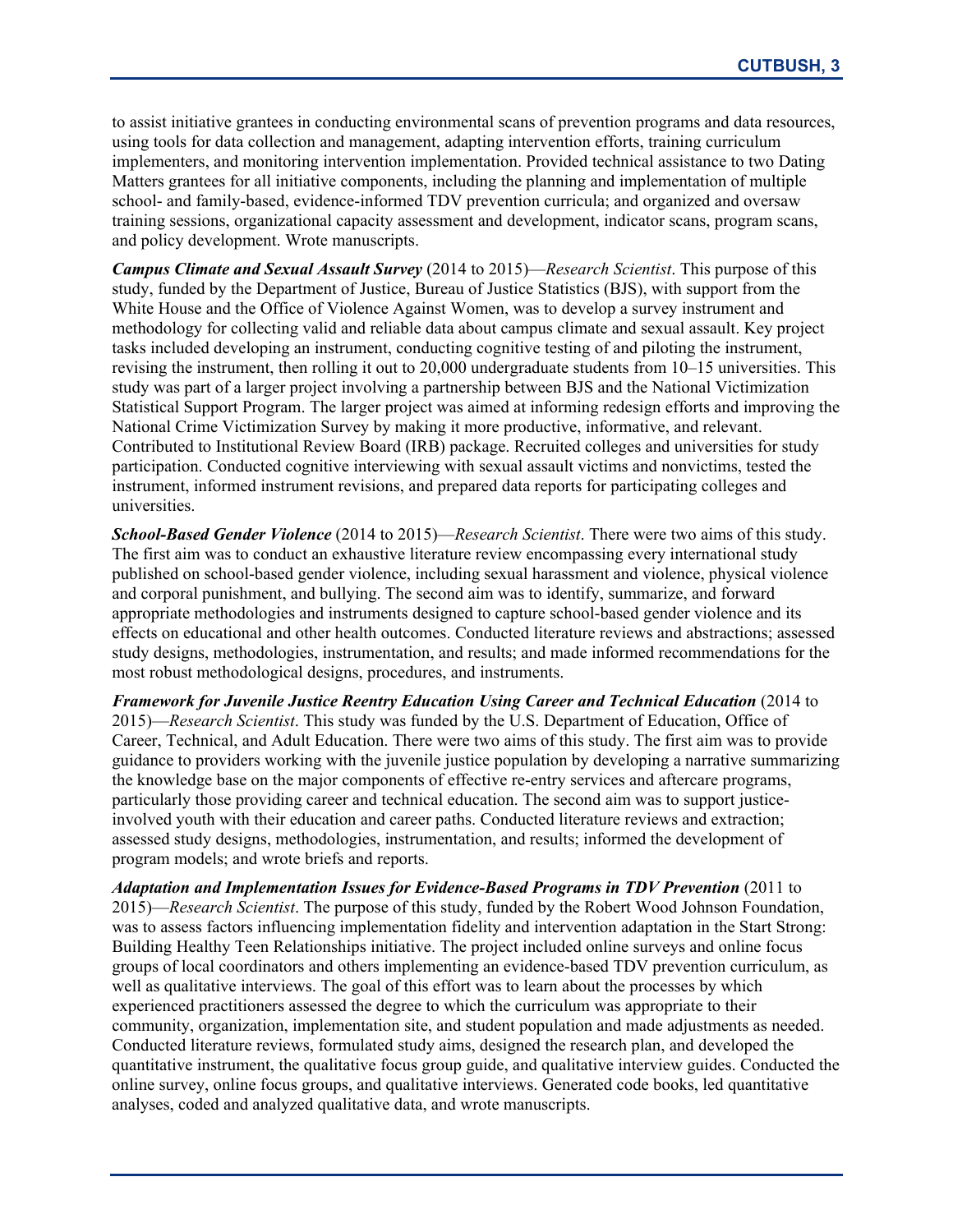*Adapting Evidence-Based Interventions and Assessing Readiness and Capacity to Prevent TDV in High-Risk Inner-City Settings* (2010 to 2014)—*Research Scientist*. This CDC-funded project was part of CDC's Dating Matters: Strategies to Promote Healthy Teen Relationships initiative. This project involved developing adaptation packages to support adaptation and implementation of school- and family-based, evidence-based TDV prevention curricula in high-risk inner-city communities and creating Web-based resources for communities to assess capacity and readiness to adapt and implement these programs. Conducted interviews and literature searches to develop documents summarizing the focal interventions and adaptation processes. Created the style guide; developed, edited, and refined the overall adaptation package materials; trained pilot sites about program adaptation to preserve fidelity to core components; and conducted a pilot of the adaptation process. Led the pilot of newly developed evidence-informed curricula among grantees, developed quantitative and qualitative data collection instruments, and conducted site visits and observations of school- and family-based curricula implementation. Collected quantitative and qualitative data among students and program implementers aimed at program improvement, revised newly developed evidence-informed curricula, and attended client meetings and took notes.

*Evaluation of the Building Healthy Teen Relationships Program* (2009 to 2014)—*Task Leader for Online Teacher Survey, Project Coordinator*. The principal objective of this Robert Wood Johnson Foundation grant was to evaluate the Building Healthy Teen Relationships program to prevent intimate partner violence by helping youths aged 10 to 14 years develop healthy and safe relationship knowledge and skills. The project included an implementation evaluation at 11 grantee sites to increase understanding of program activities, a policy evaluation of how grantees worked with their communities, and a targeted outcome evaluation of innovative program components. Conducted literature reviews for an evaluation to inform and develop criteria for program innovation assessments, longitudinal studies of adolescent dating violence prevention risk factors and outcomes, and validated scales appropriate for measuring identified constructs. Designed an effectiveness study for students and teachers. Analyzed curriculum content to assess cognitive and behavioral constructs underlying the curriculum for students. Developed quantitative youth and teacher instruments. Developed the IRB package, led the online teacher survey, monitored student consenting and data collection procedures, and wrote progress reports. Developed presentations, disseminated data via webinars with 11 grantees, developed school reports for comparison and control schools participating in the study, wrote manuscripts, participated in client calls, and coordinated project activities.

*Parent Communication Campaign Evaluation* (2010 to 2011)—*Research Scientist*. The purpose of this project was to evaluate a parent communication campaign that was funded by the Office of Adolescent Health (OAH) and developed by ICF International in collaboration with Rosenberg Communications. The evaluation qualitatively and quantitatively assessed parents' use of campaign materials, surveyed parents to assess their perceptions of the OAH parent Web site, and assessed youths' opinions on barriers to and facilitators of parent–child communication through online focus groups. Designed quantitative and qualitative evaluations.

*Redesign of the Survey of Inmates in Prisons and Local Jails (SIPLJ)* (2010 to 2011)—*Research Scientist*. Sponsored by BJS, the SIPLJ was a nationally representative study of inmates housed in the United States. The RTI team developed the methodology for the SIPLJ, including sample design, instrument content, mode of administration, logistics of interviewing in prisons and jails, weighting approaches, and cost drivers. Assisted with instrument development.

*Evaluation of the Safe Dates Project* (2009 to 2011)—*Research Scientist*. The aim of this project was to conduct an implementation, effectiveness, and economic evaluation of the Safe Dates project for CDC. The Safe Dates project targeted prevent adolescent dating violence by using a randomized experimental design involving approximately 5,560 ninth-grade students at 43 schools across the nation. Reviewed literature about program fidelity and implementation evaluation. Conducted clustered, multivariate analyses, prepared abstracts and led poster presentations, designed the implementation study, and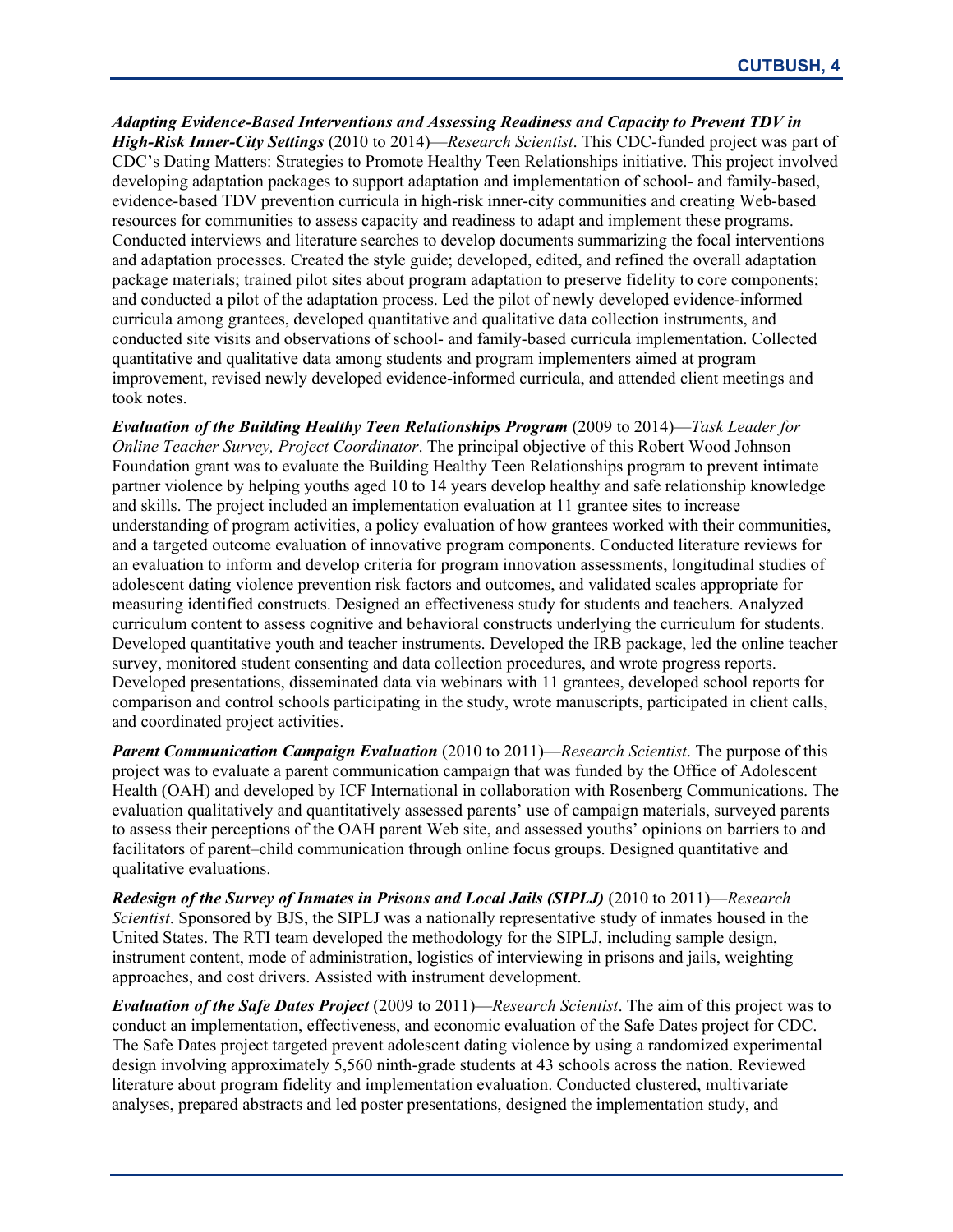contributed to the development and implementation of the instrument. Developed the qualitative teacher interview instruments and student focus group instruments for assessing program experiences. Conducted an online survey among school violence prevention coordinators.

*Evaluation of the Parents Speak Up National Campaign* (2009 to 2010)**—***Research Scientist*. This project was funded by the Office of Population Affairs. The aim of this project was to evaluate the implementation and efficacy of the Parents Speak Up National Campaign by using a randomized experimental design with 799 mothers and fathers of children aged 10 to 14 years. The campaign included paid and public service announcement media advertising and a Web site to encourage and help parents to communicate with their children about waiting to have sex. Developed qualitative instruments for and conducted qualitative interviews with outreach center and partner organization staff, as well as parents and caregivers, to learn about outreach activities and campaign experiences.

*Court-Ordered Protection Evaluation (COPE) Study* (2003 to 2004)—*Data Collection*. The aim of the COPE study, which was conducted by researchers at UNC-CH and funded by CDC, was to interview women in North Carolina who had obtained domestic violence protective orders. The project team used the results from the interviews to evaluate the effectiveness of the orders. Monitored data collection and traced participants lost to follow-up. Recruited participants in courthouses and conducted interviews.

# **Professional Experience**

2009 to date. RTI International, Research Triangle Park, NC.

*Social Scientist*. Collaborates with multidisciplinary teams in the Division of Applied Justice Research on research studies spanning the field of violence and victimization, with a special emphasis on vulnerable populations.

2007 to 2009. University of North Carolina at Chapel Hill, Chapel Hill, NC.

*Research Assistant* (2009). Performed various research tasks for the Evaluation of the Building Healthy Teen Relationships Program.

*Teaching Assistant* (2008). Performed various tasks for a biostatistics course.

*Research Assistant* (2007 to 2009). Served as project liaison between the University of North Carolina and RTI on the Smoke Alarm Installation Fire Education project.

2006 to 2007. East Chapel Hill High School, Chapel Hill, NC.

*English Teacher*. Taught and managed 120 students in grades 9 and 12, developed and evaluated curricula, monitored and assessed student performance, and communicated with parents.

2005 to 2006. Arlington Public Schools, Arlington, VA.

*English Teacher*. Taught and managed 120 students in grades 10 and 11. Developed curricula and evaluation instruments, monitored student performance, assessed student achievement, and communicated with parents.

*Pro-Choice Student Organization Advisor*. Generated and oversaw academic and civic engagement regarding adolescent sexual and reproductive health and rights.

2004 to 2005. Portland Community College, Portland, OR.

*English Instructor*. Taught and managed 60 at-risk youth (grades 11 and 12), developed and evaluated curricula, and monitored and assessed student performance.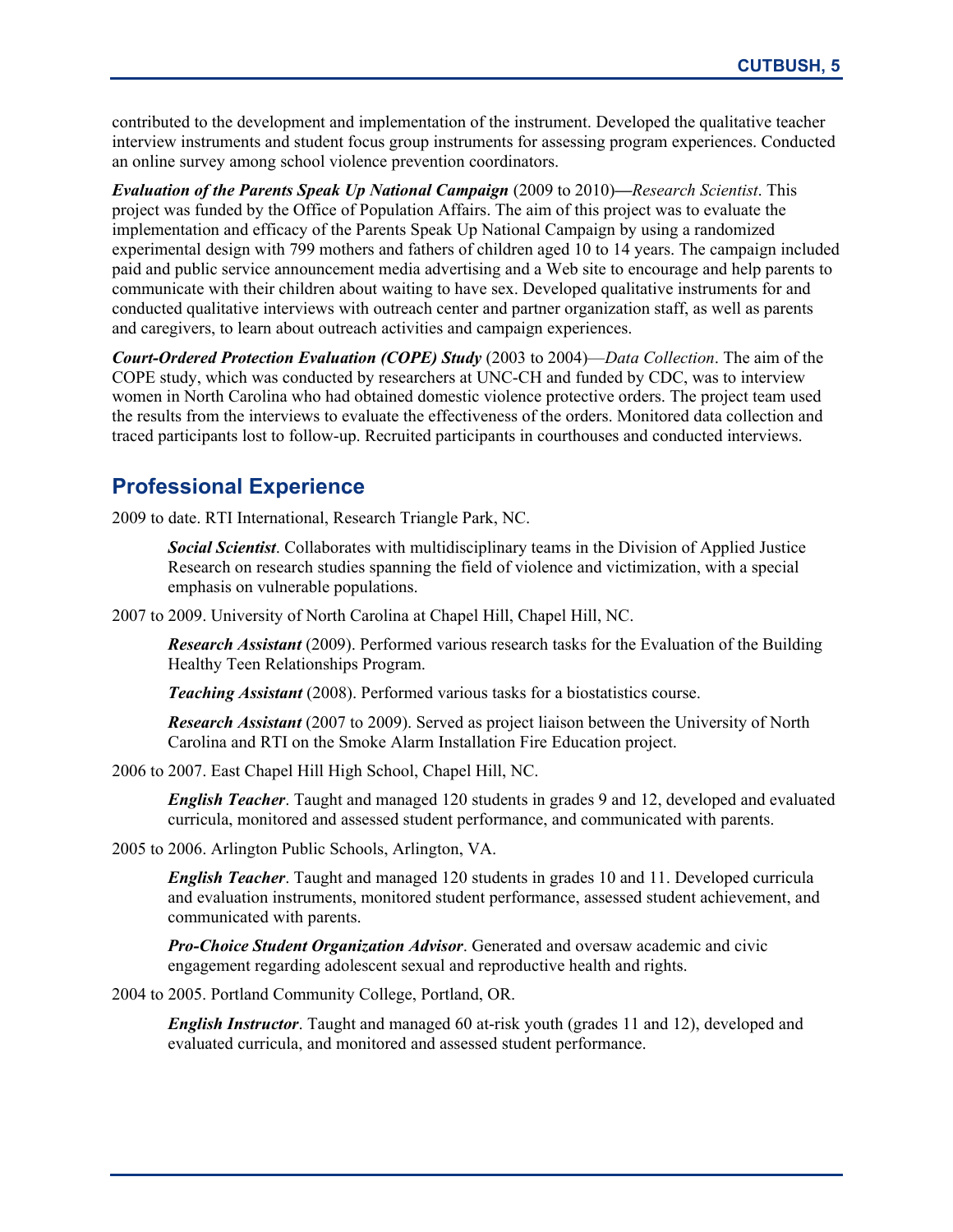2002 to 2004. University of North Carolina at Chapel Hill, Chapel Hill, NC.

*Research Assistant* (2003 to 2004). Recruited participants in local county courthouses, collected qualitative and quantitative data, entered data, and traced respondents lost to follow-up.

*Research Assistant* (2002 to 2003). Organized a national literacy conference, conducted literature reviews on literacy and diversity, and assisted with grant applications.

2000 to 2004. Orange County Rape Crisis Center, Chapel Hill, NC.

*Community Educator*. Developed and taught sexual violence prevention curricula in Orange County public schools (kindergarten through grade 12).

*Rape Crisis Responder*. Counseled, referred, and advocated for sexual assault victims at University of North Carolina (UNC) Hospital emergency rooms, local police stations, and courthouses.

1998 to 2002. Durham Public Schools, Durham, NC.

*English Teacher*. Taught and managed 120 students in grades 10 and 11. Developed curricula and evaluation instruments, monitored student performance, assessed student achievement, communicated with parents, and served as student government association advisor, managing the organizational activities of 50 individuals.

## **Professional Associations**

American Public Health Association Society for Prevention Research American Society of Criminology

## **Computer Skills**

EndNote, MPlus, NVivo, and SAS

### **Peer-Reviewed Journal Articles**

- Hendrix, J. A., Planty, M. G., & Cutbush, S. L. (2022). Leakage warning behaviors for mass school violence: An analysis of tips reported to a state school safety tip line. *Journal of Threat Assessment and Management, 9*(1), 33–51. <https://doi.org/10.1037/tam0000171>
- Cutbush, S. L., Charm, S. B., Tueller, S. J., Krieger, K. E., & Gibbs, D. A. (2021) The outcomes for human trafficking instrument: Validity and reliability testing. *Journal of Human Trafficking*, 1–12*.* <https://doi.org/10.1080/23322705.2021.1928860>
- Cutbush, S., Williams, J., Miller, S. Gibbs, D., & Clinton-Sherrod, M. (2021). Longitudinal patterns of electronic teen dating violence among middle school students. *Journal of Interpersonal Violence, 36*(5–6), NP2506–NP2526*.* <https://doi.org/10.1177/0886260518758326>
- Krieger, K. E., Gibbs, D. A., & Cutbush, S. L. (2020). Evaluating human trafficking service programs: What can be learned from domestic violence service program evaluations. *Journal of Human Trafficking*, 1–27.<https://doi.org/10.1080/23322705.2020.1784686>
- Cutbush, S. L., Gibbs, D. A., Krieger, K. E., Clinton-Sherrod, A. M., & Miller, S. (2017). Implementers' perspectives on fidelity of implementation: "Teach every single part" or "be right with the curriculum?" *Health Promotion Practice, 18*(2), 275–282. <https://doi.org/10.1177/1524839916672815>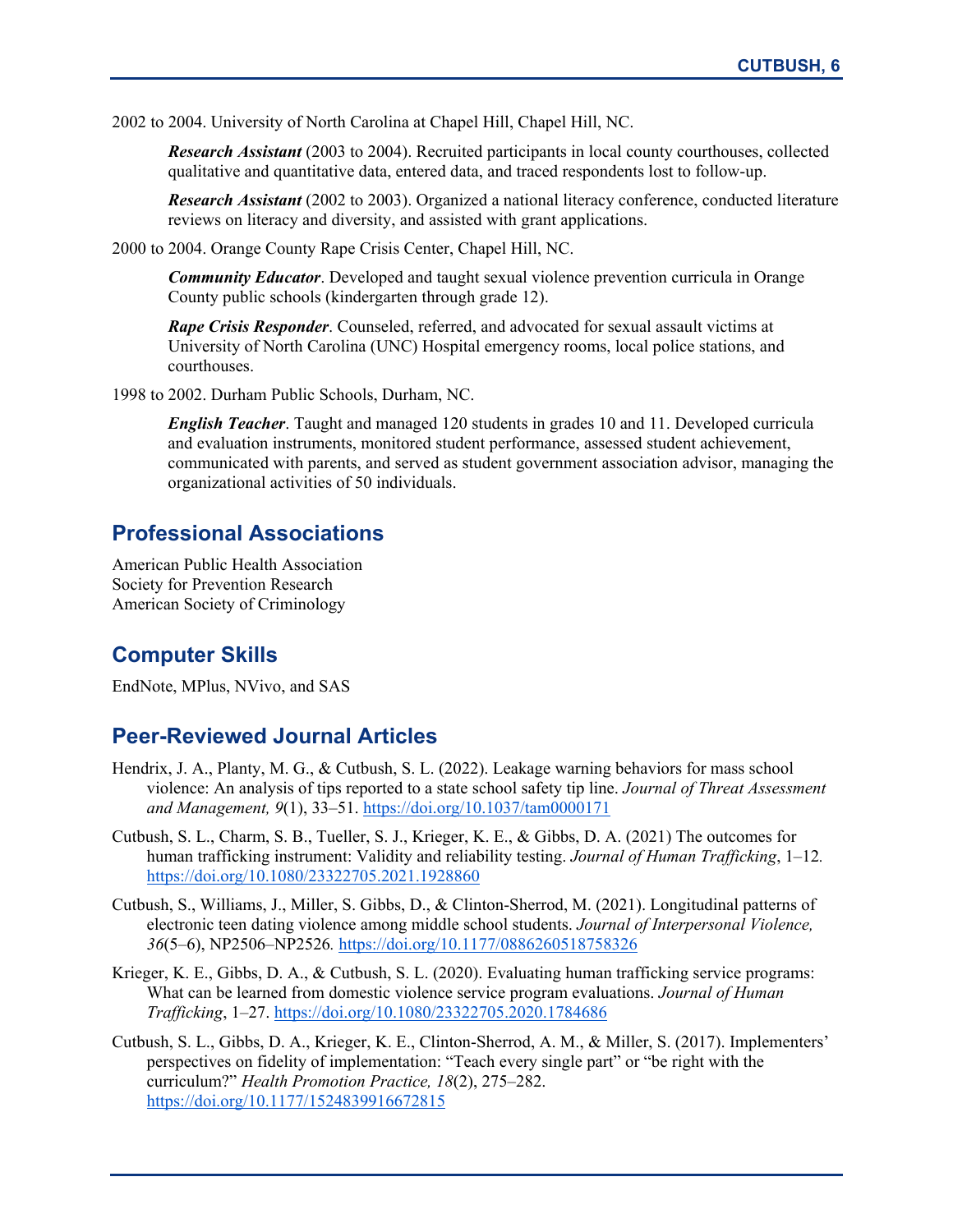- Cutbush, S. L., & Williams, J. (2016). Teen dating violence, sexual harassment, and bullying among middle school students: Examining mediation and moderated mediation by gender. *Prevention Science, 17*(8), 1024–1033. <https://doi.org/10.1007/s11121-016-0668-x>
- Cutbush, S., & Williams, J. (2016). Teen dating violence, sexual harassment, and bullying among middle school youth: Examining measurement invariance by gender. *Journal of Research on Adolescence, 26*(4), 918–926.<https://doi.org/10.1111/jora.12244>
- Gibbs, D. A., Krieger, K. E., Cutbush, S. L., Clinton-Sherrod, A. M., & Miller, S. (2016). Implementerinitiated adaptation of evidence-based interventions: Kids remember the blue wig. *Health Education Research*, *31*(3), 405–415.<https://doi.org/10.1093/her/cyw017>
- Miller, S., Williams, J., Cutbush, S., Gibbs, D., Clinton-Sherrod, M., & Jones, S. (2015). Evaluation of the Start Strong initiative: Preventing teen dating violence and promoting healthy relationships among middle school students. *Journal of Adolescent Health, 56*(2, Suppl. 2), S14–S19. <https://doi.org/10.1016/j.jadohealth.2014.11.003>
- Williams, J., Miller, S., Cutbush, S., Gibbs, D., Clinton-Sherrod, M., & Jones, S. (2015). A latent transition model of the effects of a teen dating violence prevention initiative. *Journal of Adolescent Health, 56*(2 Suppl. 2), S27–S32[. https://doi.org/10.1016/j.jadohealth.2014.08.019](https://doi.org/10.1016/j.jadohealth.2014.08.019)
- Miller, S., Williams, J., Cutbush, S. L., Gibbs, D. A., Clinton-Sherrod, A. M., & Jones, S. B. (2013). Dating violence, bullying, and sexual harassment: Longitudinal profiles and transitions over time. *Journal of Youth and Adolescence, 42,* 607–618.<https://doi.org/10.1007/s10964-013-9914-8>

## **Other Publications**

- Cutbush, S., Charm, S., & Gibbs, D. (2020). *Outcomes for human trafficking survivors: User guide.* Research Triangle Park, NC: RTI International. [https://www.rti.org/sites/default/files/ohts\\_user\\_guide\\_version\\_1.pdf](https://www.rti.org/sites/default/files/ohts_user_guide_version_1.pdf)
- Cutbush, S. (2015). *Teen dating violence prevention among middle school youth: The role of bullying, sexual harassment, and gender* (Unpublished doctoral dissertation). The University of North Carolina at Chapel Hill, Chapel Hill, NC.
- Cutbush, S. (2004). *Critical sexual health literacy* (Unpublished master's thesis). The University of North Carolina at Chapel Hill, Chapel Hill, NC.

#### **Selected Presentations and Proceedings**

- Cutbush, S., & Charm, S. (2022, February). *Outcomes for human trafficking survivors: Emerging needs in the field*. Presented to the Human Trafficking Division, Office for Victims of Crime, U.S. Department of Justice.
- Cutbush, S., & Charm, S. (2022, January). *Outcomes for human trafficking survivors: Measuring outcomes to inform practice.* Presented to the Texas Alliance of Child and Family Services.
- Cutbush, S., & Charm, S. (2021, April). *Measuring outcomes in services for human trafficking survivors: Building Evidence to inform practice*. Presented to the Health, Education, Advocacy, Linkage (HEAL) Research Committee, HEAL Trafficking.
- Cutbush, S., & Gibbs, D. (2020, June). *Measuring outcomes in services for human trafficking survivors: Building evidence to inform practice*. Presented to the Senior Policy Operating Group Research and Data Committee, U.S. State Department.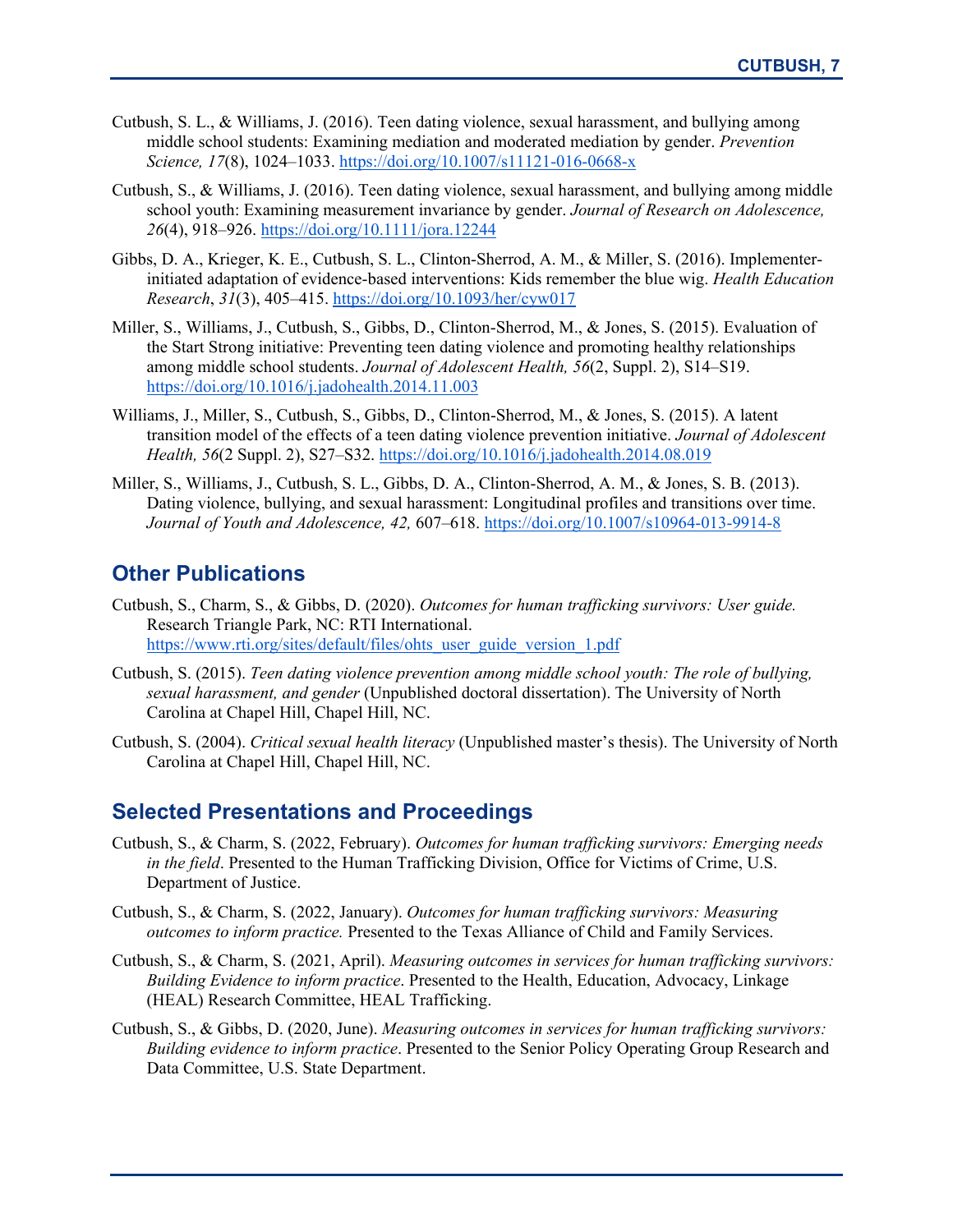- Cutbush, S., Charm, S., & Gnaedig, P. (2020, April). *Measuring outcomes in services for human trafficking survivors: Practice and research*. Presented to the Center for Victim Research, Justice Research and Statistics Association.
- Cutbush, S. L., Planty, M., William, J., Gremminger, M., Witwer, A., & Banks, D. (2019, November). *Assessment of the Safe Oregon School Safety Tip Line.* Presented at the Annual Meeting and Exposition of the American Society of Criminology, San Francisco, CA.
- Cutbush, S. L., Charm, S., Gibbs, D. A., & Tueller, S. (2019, November). *What Is success? Defining outcomes for human trafficking survivors.* Presented at the Annual Meeting and Exposition of the American Society of Criminology, San Francisco, CA.
- Cutbush, S. L., Gibbs, D. A., Charm, S., & Misra, S. (2018, November). *Measuring outcomes in services for trafficking survivors: Assessing instrument validity and reliability*. Presented at the Annual Meeting and Exposition of the American Society of Criminology, Atlanta, GA.
- Cutbush, S. L., Gibbs, D. A., Krieger, K. E., Charm, S., & Misra, S. (2018, November). *Measuring outcomes in services for trafficking survivors: Assessing instrument validity and reliability*. Presented at the Annual Meeting and Exposition of the American Public Health Association, San Diego, CA.
- Cutbush, S. L., Gibbs, D. A., Krieger, K. E., Charm, S., & Misra, S. (2018, November). *Measuring outcomes in services for trafficking survivors: Assessing instrument validity and reliability*. Presented at the Annual Meeting and Exposition of the American Public Health Association, San Diego, CA.
- Cutbush, S. L., Krieger, K. E., Charm, S., & Gibbs, D. A. (2017, November). *What is "success"? Defining outcomes in services for trafficking survivors*. Presented at the Annual Meeting for the American Society of Criminology, Philadelphia, PA.
- Krieger, K. E., Cutbush, S. L., Gibbs, D. A., Clinton-Sherrod, A. M., & Miller, S. (2013, November). *Implementer perspectives on adaptations to an evidence-based intervention for teen dating violence prevention*. Presented at the Annual Meeting and Exposition of the American Public Health Association, Boston, MA.
- Cutbush, S. L., Williams, J., Miller, S., Gibbs, D., & Clinton-Sherrod, A. M. (2012, October). *Electronic dating aggression among middle school students: Demographic correlates and associations with other types of violence*. Poster presented at the Annual Meeting and Exposition of the American Public Health Association, San Francisco, CA.
- Cutbush, S. L., Miller, S., Williams, J., Gibbs, D., & Clinton-Sherrod, A. M. (2012, October). *Start strong: Building healthy teen relationships student baseline data.* Presented at the Annual Meeting and Exposition of the American Public Health Association, San Francisco, CA.
- Cutbush, S. L., Ashley, O. S., Kan, M. L., & Hall, D. M. (2010, November). *Electronic aggression among adolescent dating partners: Demographic correlates and associations with academic performance and other types of violence*. Presented at the Annual Meeting of the American Public Health Association, Philadelphia, PA.
- Cutbush, S. L., Ashley, O. S., Kan, M. L., Palen, L. A., & Hall, D. M. (2010, November). *Rape myths and sexual dating violence perpetration among adolescents*. Poster presented at the Annual Meeting of the American Psychological Association, Philadelphia, PA.